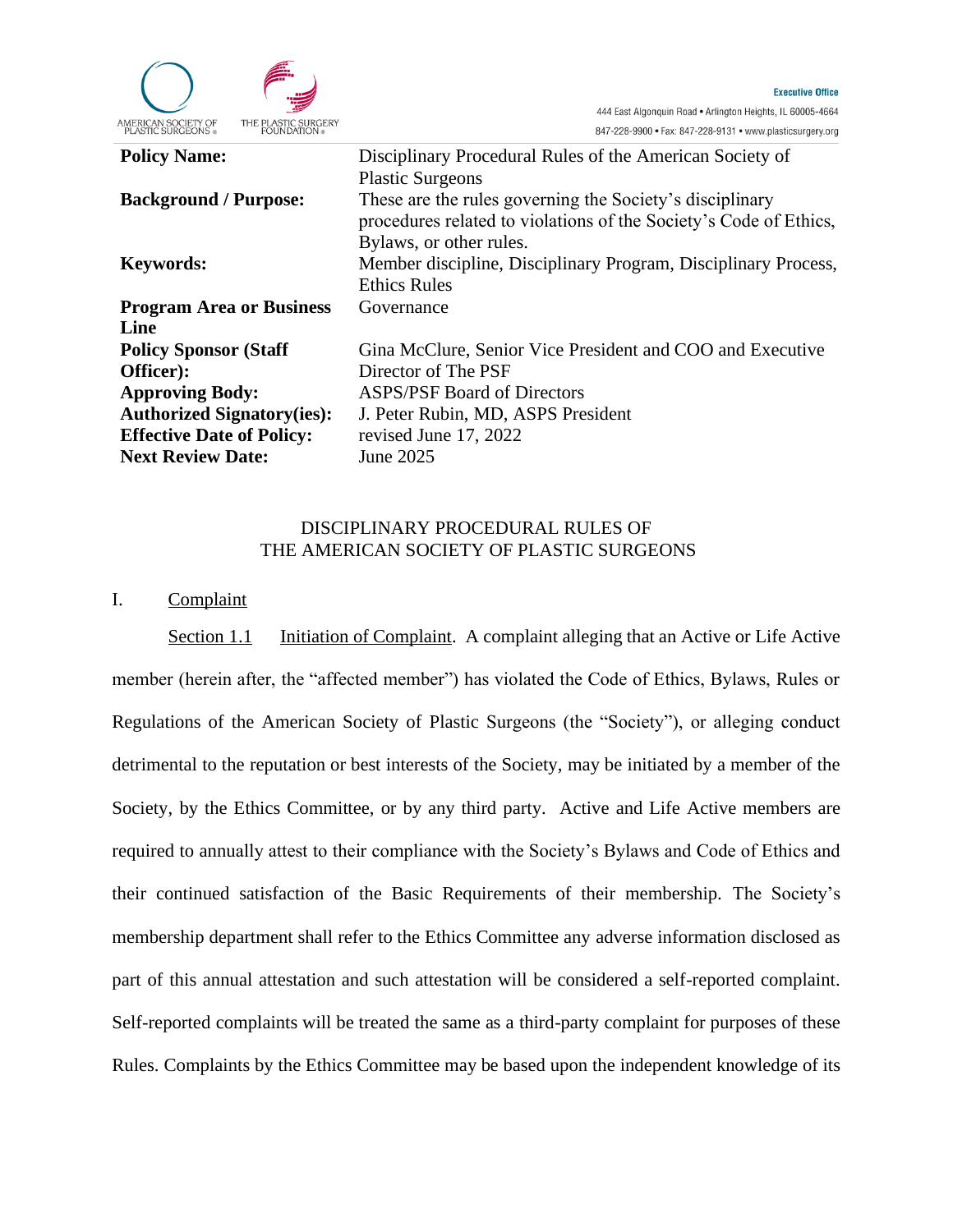members or upon review of publications, printed material or other information involving a member.

All complaints must be in writing and any available supporting evidence shall be submitted to the attention of the Chair of the Ethics Committee. If a complaint is received by the Executive Office of the Society or by an officer, director or trustee of the Society, the complaint shall be forwarded to the Chair of the Ethics Committee. To assist in the administration of complaints, the Society may require complainants to utilize a form of complaint and a specific method of complaint submission. Anonymous complaints will not be accepted.

All complaints will be shared, in their entirety, with the affected member. The name of the complainant may also be shared with the affected member, when, in the discretion of the Chair of the Ethics Committee, it is relevant or necessary to allow the affected member to properly respond to the allegation against him/her, and it does not present an undue risk to the complainant.

Section 1.2 Contents of the Complaint. The complaint shall contain the name of the affected member, a description of the alleged violation(s), including the date(s) or location(s) thereof and shall be supported by specific references to the activities or conduct constituting the grounds for the complaint. The complainant must also disclose the nature of any personal or professional relationship with the affected member and may provide the Ethics Committee with any information pertinent to why disclosing their identity to the affected member would cause an undue risk to the complainant. In the event the complaint does not contain the requisite specificity, the Ethics Committee shall contact the complaining party to obtain any necessary additional information. Failure to timely respond to the Ethics Committee's request for additional information may result in closure of the case by the Ethics Committee without further action.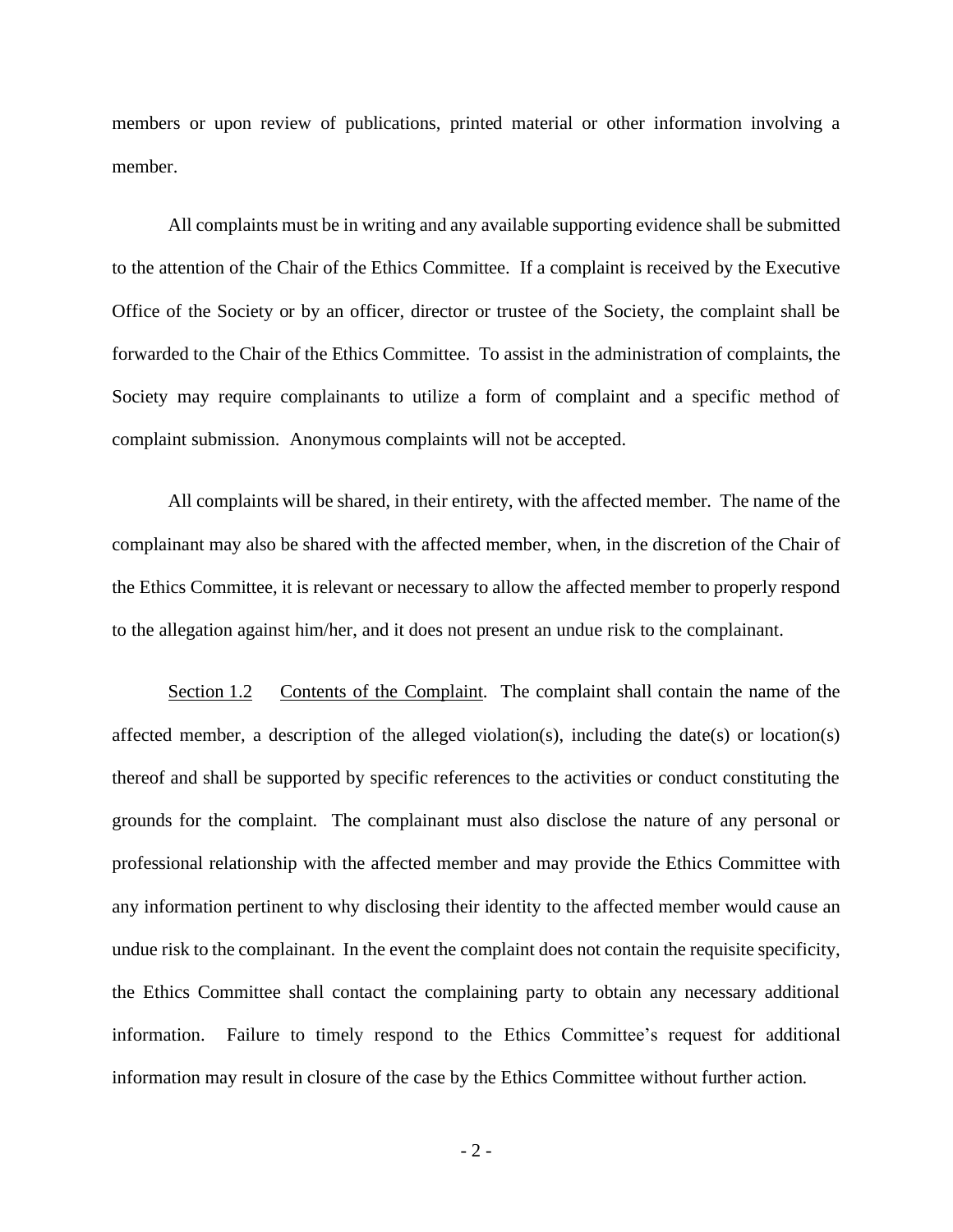(a) Specific Rule for Complaints Relating to Expert Testimony. A complaint concerning a member's conduct when providing expert testimony, including the submission of expert affidavits, shall contain, in addition to the information set forth above in this Section 1.2, one or more specific components of the member's testimony that the complainant believes demonstrate conduct in violation of the Code of Ethics. After citing such components, the complainant shall set forth the reasons why the complainant believes such testimony is in violation of the expert witness testimony provisions of the Code of Ethics. All complaints relating to expert testimony are to be submitted no later than one (1) year from the date of completion of the legal proceedings, including all appeals, to which the testimony applies. The complainant is responsible for establishing that the complaint is timely filed.

## II. Investigation

Section 2.1 Investigative Body. The Ethics Committee shall be the investigative body of the Society and shall be responsible for investigating complaints received or initiated by it. The Ethics Committee may use whatever means it deems necessary or reasonable to conduct its investigations and may obtain the assistance of the Society's staff or any third party in conducting such investigations.

Section 2.2 Preliminary Investigation. To expedite the investigative process, the Chair of the Ethics Committee may conduct a preliminary investigation or may delegate the preliminary investigation of a complaint to a member of the Committee who shall report his or her conclusions to the Chair. If, after a preliminary investigation, it is determined by the Chair that the complaint is groundless or without merit, the Chair shall notify the complaining party of the decision and the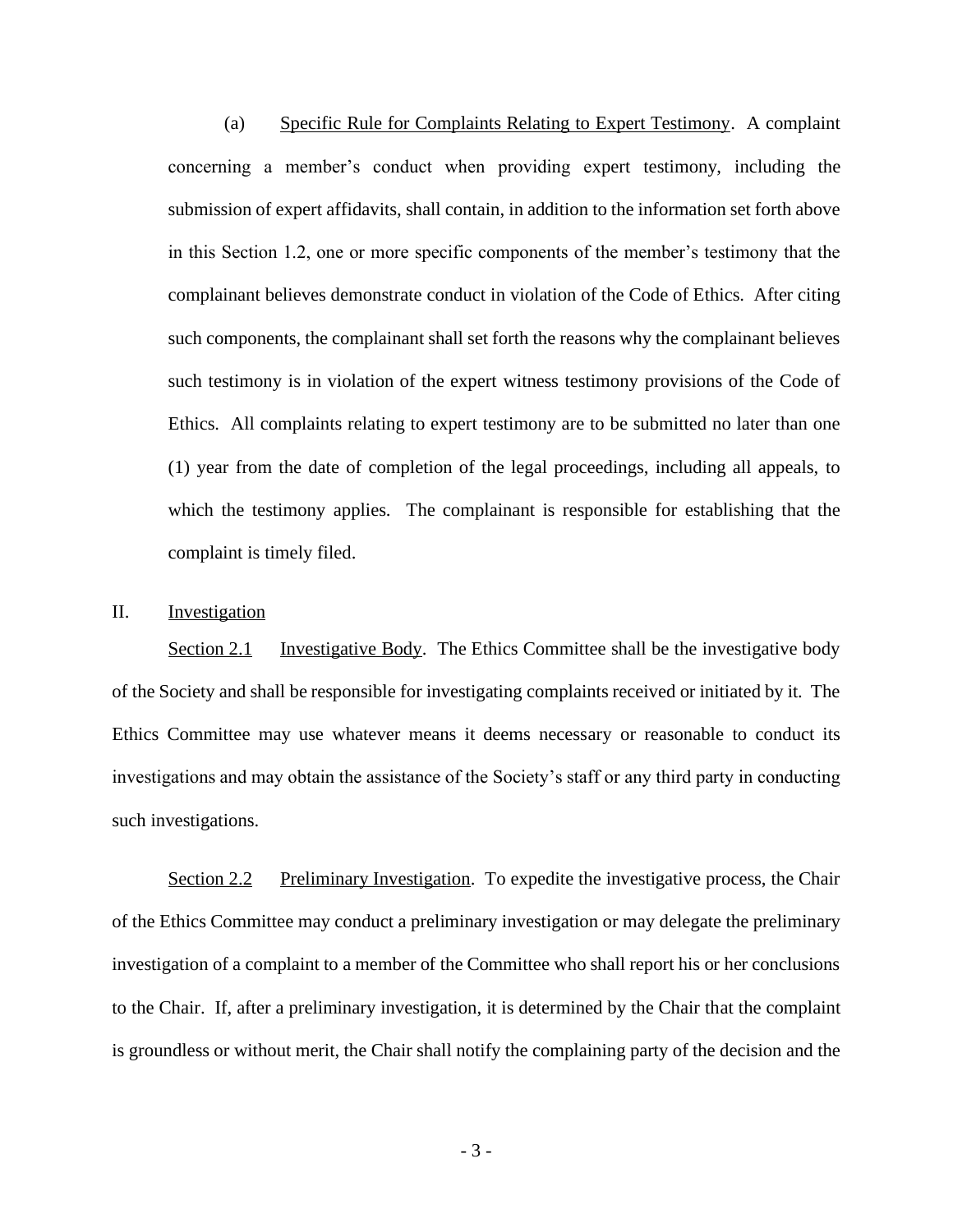matter will be terminated. The Chair may, in their sole discretion, make the affected member aware of the complaint against them and of the disposition of the same.

Section 2.3 Full Investigation. If the Chair determines that a preliminary investigation is unnecessary or if, after a preliminary investigation, it is determined that the complaint may have merit, a full investigation shall be made. The Chair thereupon shall by written communication (which may be delivered via e-mail) advise the affected member charged in the complaint that a complaint or complaints have been filed, that an investigation will be conducted and that he or she will be advised of its results.

The full investigation may be conducted by the Chair or by a Committee member appointed by the Chair. The assigned Committee member (the "Investigator") will collect all relevant information from the complainant and affected member that the Investigator deems necessary, and may collect or request from third parties (including resources within the Society or Foundation or the expertise of Society or Foundation committees) such information as the Investigator deems reasonable and necessary to allow for a fulsome, fair and informed assessment of the complaint. The Investigator should use the foregoing information to support his or her recommendation to the Ethics Committee. Information pertaining to any interview shall be exchanged per Section 2.4 below. If the affected member submits a written response to the complaint against them, the Investigator shall provide a copy of the same to the complainant for response and comment. Any further information or response provided by the complainant will be shared with the affected member with a reasonable opportunity to further respond prior to the Investigator concluding his/her investigation.

Section 2.4 Discretionary Interview. The Ethics Committee Chair or the Investigator may determine that an interview with the affected member or complainant is appropriate. In such

 $-4-$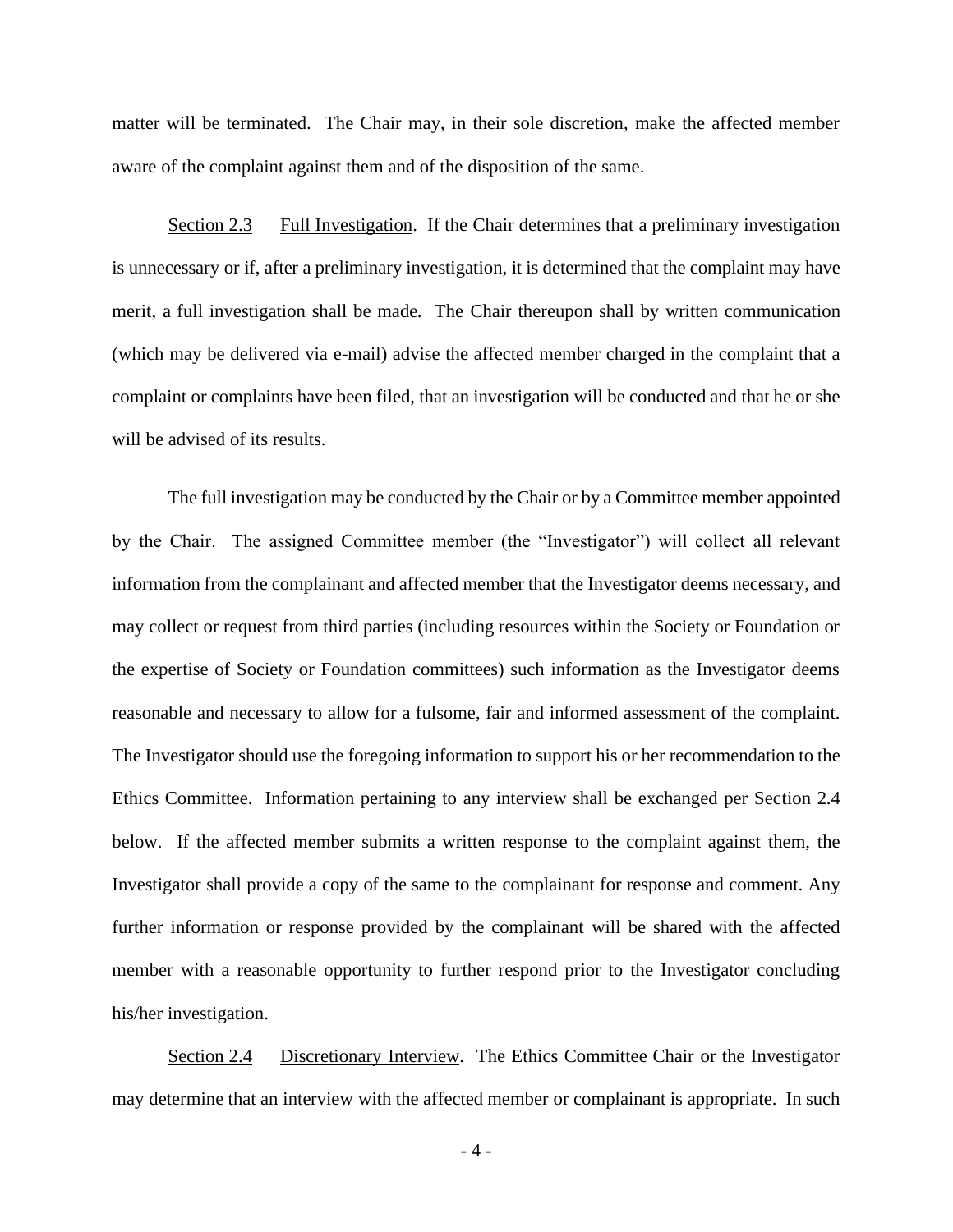event, the Investigator, in his/her discretion, may meet in person, telephonically or over video conference with the affected member or complainant to discuss the issues under consideration . The afftected member shall be invited to discuss, explain or refute the charges outlined in the written communication from the Chair. The complainant may provide additional information pertaining to his or her complaint, or refute or respond to information provided by the affected member. This interview shall not constitute a hearing, shall be preliminary in nature, and none of the procedural rights provided in these rules with respect to hearings shall apply. A good faith summary of the information presented orally by either the affected member or complainant to the Investigator during the interview will be shared with the other party to allow for response and comment by the same consistent with the investigatory process contemplated in Section 2.3 above.

Section 2.5 Investigator Presentation. At the conclusion of the investigation, the Investigator shall present the complaint, copies of all written correspondence from the complainant and affected member, a summary of any oral communications had with either the complainant or affected member and his/her conclusions to the Ethics Committee. The Ethics Committee, as a whole, will deliberate and vote on how to proceed with the complaint as outlined in Section 3.2 below. Accordingly, the presentation of the Investigator is confidential, for summary and deliberation purposes only and will not be disclosed outside of the Ethics Committee for purposes of these proceedings. The Chair may request further investigation at such time.

Section 2.6 Stay for Ongoing Legal and Administrative Proceedings. In the event the complaint pertains to conduct or matters which are currently the subject of ongoing litigation or under review by another licensing or professional credentialing disciplinary authority, the Ethics Committee will suspend its inquiry or investigation pending the conclusion and final disposition (including all appeals) of such proceedings. The complainant will be notified of the stay and the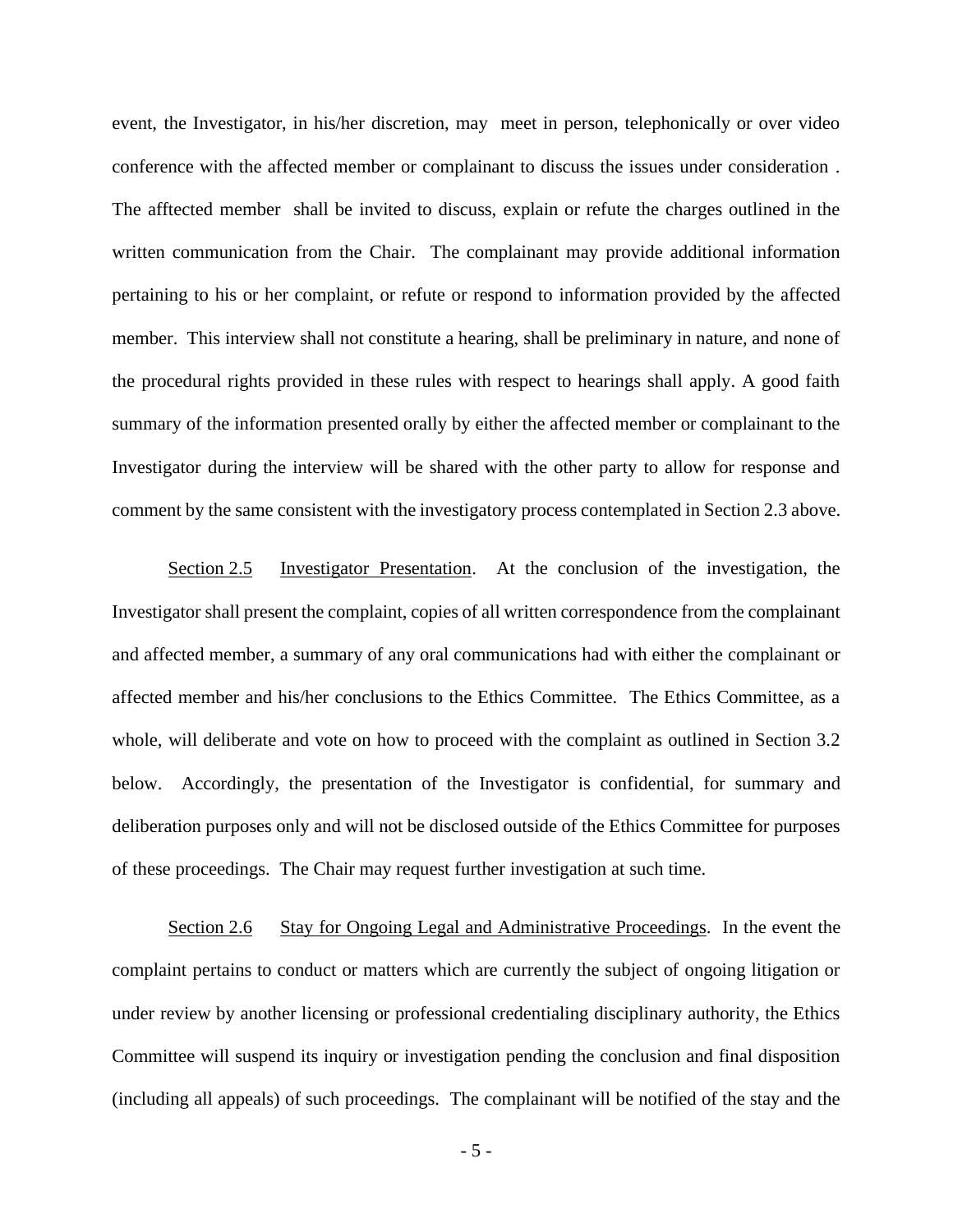affected member will be notified of the complaint against them pertaining to the same. The affected member shall be obligated to notify the Ethics Committee when such proceedings are finally concluded, and in the interim, provide the Ethics Committee with a status update at least once every six (6) months. Failure to timely notify the Ethics Committee of the conclusion of the proceedings, provide periodic updates or to respond to the Ethics Committee's requests for a status update may separately be grounds for investigation and discipline pursuant to these Rules.

Section 2.7 Resignation under Investigation. If the affected member voluntarily resigns his or her membership (including by virtue of nonrenewal due to nonpayment of dues) while under investigation, but prior to the Ethics Committee acting pursuant to Article III hereof, the investigation will be stayed and will resume in the event the member applies for reinstatement or another category of membership in the future. The disciplinary process must be completed prior to the member being eligible to be considered for reinstatement or being considered for acceptance in another category of membership or affiliation with the Society. The disciplinary program and membership department may share such information as necessary to give effect to these rules and requirements for reinstatement and eligibility.

# III. Conclusion of Ethics Committee

Section 3.1 The Ethics Committee may take action on a complaint at a formal meeting or by telephone conference or other electronic means in which participating members of the Ethics Committee can hear each other in lieu of a formal meeting.

Section 3.2 The Ethics Committee, after a full investigation, may reach one of the following two conclusions: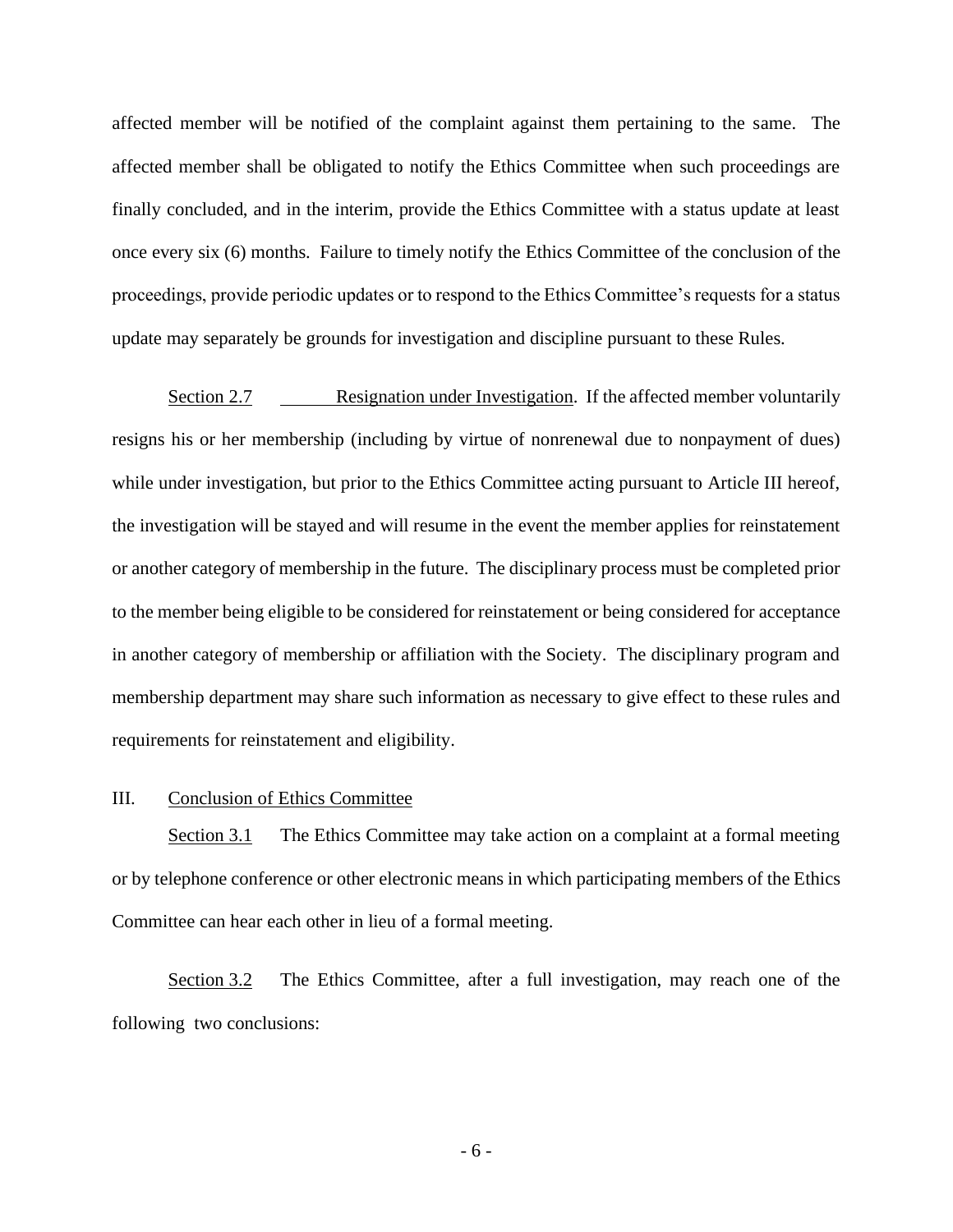(a) It may determine that there appears to the Committee to be an insufficient basis to justify or require action by the Society. In such case the Chair shall so inform the member charged in the complaint and the complaining party.

(b) It may determine that the member may have violated the Society's Code of Ethics, Bylaws, Rules or Regulations, and/or engaged in other conduct detrimental to the reputation or best interests of the Society and that the matter is to be forwarded to the Judicial Council for a hearing.

Section 3.3 In the event the Committee reaches a decision under Section 3.2(b) above, it shall so notify the affected member (hereinafter, the "charged member") in the following manner:

(a) The Ethics Committee shall prepare a written notice identifying the violation or violations and/or other improper conduct with which the charged member is charged.

(b) The notice and all relevant supporting information shall be sent to the charged member either (i) by registered or certified mail or other means that provides for proof of delivery, such as overnight delivery service, or (ii) via e-mail to the charged member's e-mail address on file with the membership department. This notice may advise the charged member of time, date, place and format of the hearing of the Judicial Council at which the question of disciplinary action is to be considered, or advise the charged member that additional details will follow as to the time, date, and format of the hearing of the Judicial Council. The notice should advise the charged member of the right to participate in the hearing, with or without legal counsel and/or such other representatives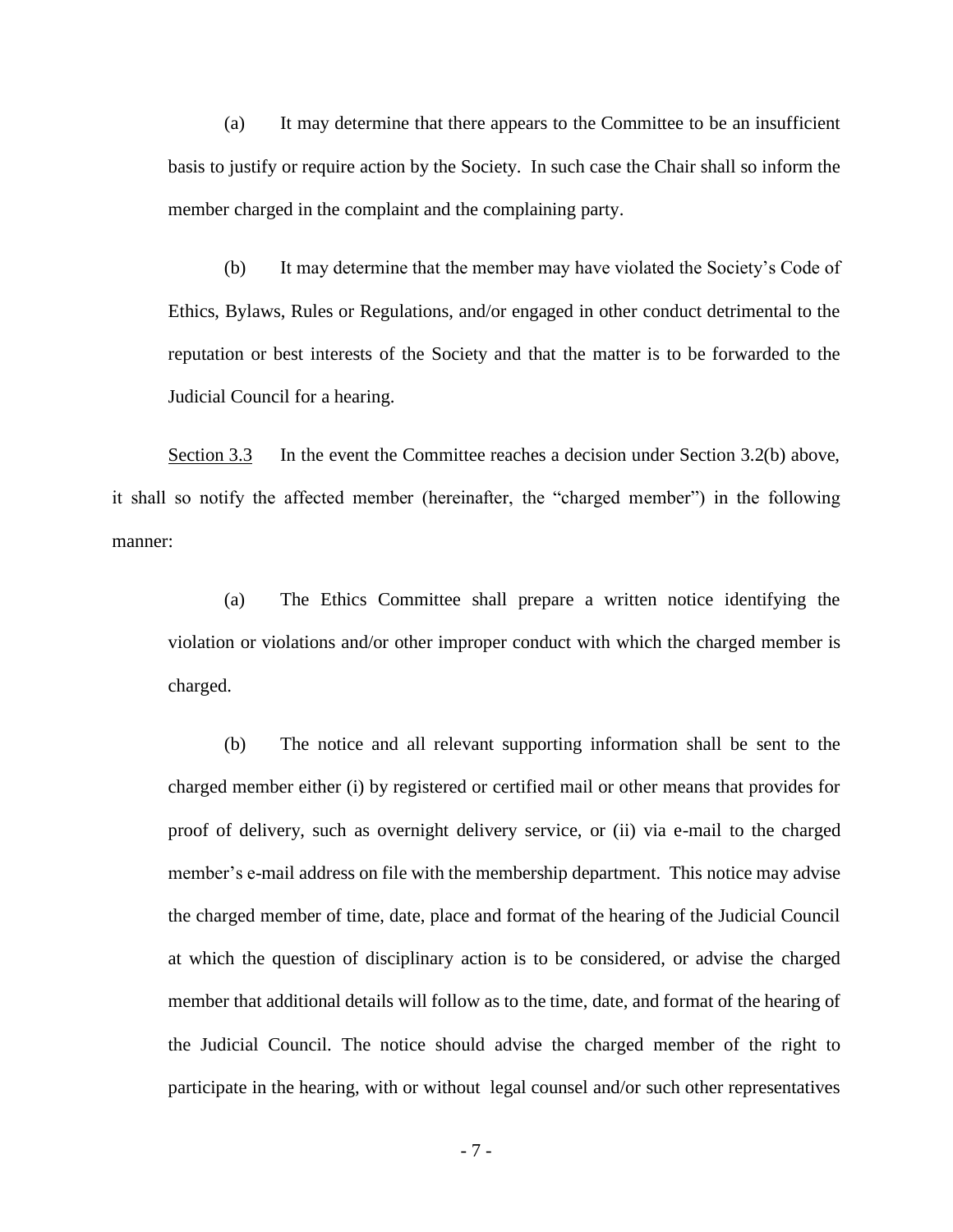as he or she may choose, and that the charged member may submit such information as the charged member deems proper to show that disciplinary action should not be taken. The charged member's right to participate shall align with the format of the hearing and the participation of the members of the Judicial Council. By way of example but not limitation, if the Judicial Council is meeting virtually through electronic means in which participating members of the Judicial Council can see and hear each other, the charged member shall be afforded the opportunity to participate in the same manner. If the Judicial Council is meeting in-person, the charged member's right to participate is limited to in-person participation, except that the Chair of the Judicial Council may otherwise approve the charged member's request to participate via another means of participation (such approval shall not to be unreasonably withheld).

(c) The written notice shall be sent not less than thirty (30) days prior to the scheduled hearing date.

(d) Copies of the written notice and all materials provided to the charged member will also be sent to the Chair of the Judicial Council.

Section 3.4 In the event the Committee reaches a decision under Section 3.2(a) above, the complaint or complaints and substantiating information will be placed in the charged member's file. Any decision pursuant to Section 3.2(a) above does not constitute a finding that the charged member charged is not guilty of a violation but merely indicates that there was insufficient information to warrant a Judicial Council hearing. If additional information relating to the complaint or complaints investigated by the Ethics Committee arises at a later date, the information contained in the affected member's file may be used as part of the basis for a charge.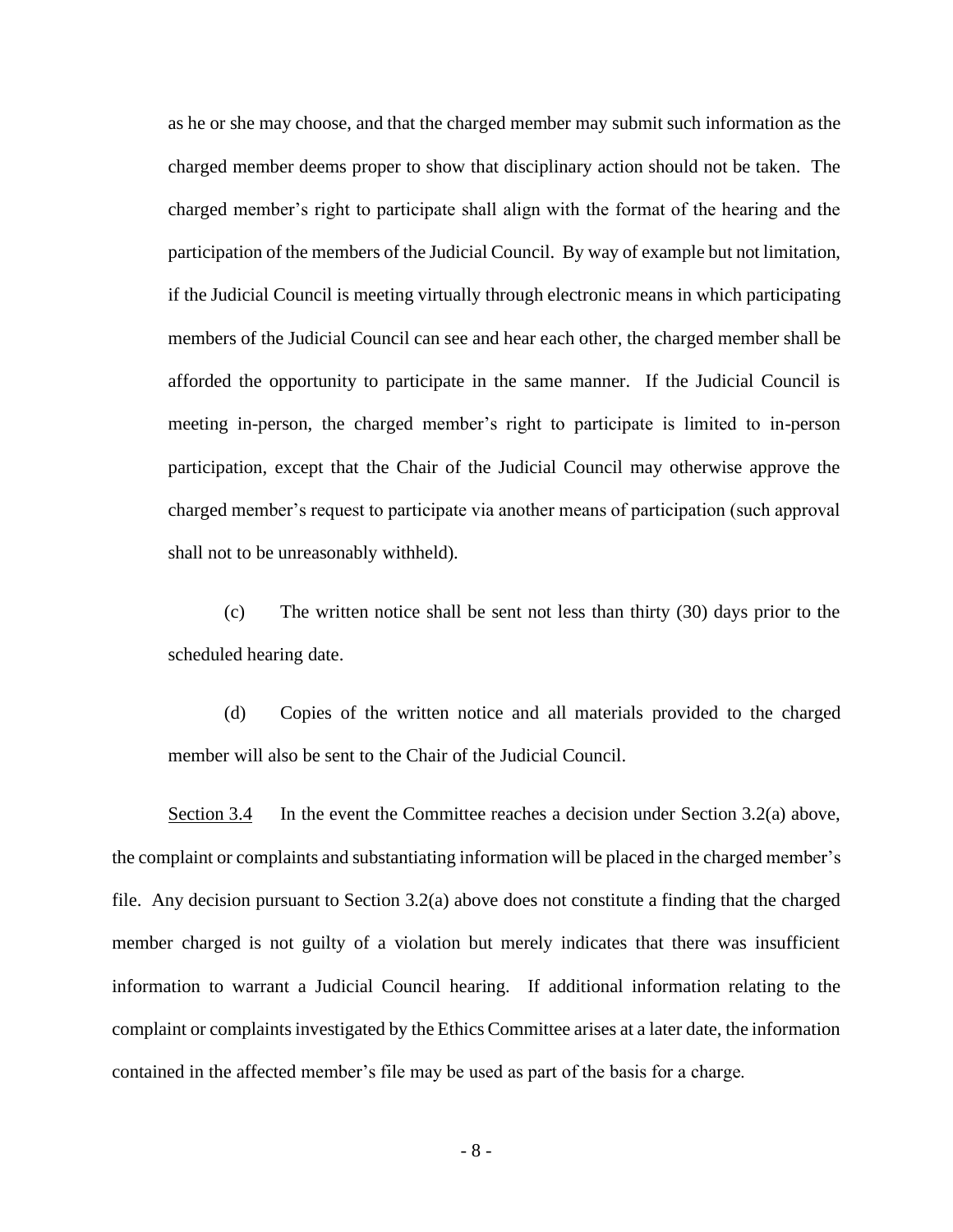Section 3.5 Resignation Prior to Hearing. If the affected member voluntarily resigns his or her membership (including by virtue of nonrenewal due to nonpayment of dues) prior to the hearing of the Judicial Council, the hearing will be stayed. The disciplinary process must be completed prior to the member being eligible to be considered for reinstatement or being considered for acceptance in another category of membership or affiliation with the Society. The disciplinary program and membership department may share such information as necessary to give effect to these rules and requirements for reinstatement and eligibility.

## IV. Action If Charged Member Fails to Appear at Hearing or Waives the Right to a Hearing

Section 4.1 If a charged member either fails to participate in a hearing before the Judicial Council or waives in writing the right to such a hearing, and thereby consents to be disciplined in accordance with the decision of the Judicial Council, the Judicial Council shall review the materials submitted to it by the Ethics Committee and determine whether a violation has occurred and whether disciplinary action should be taken against the charged member.

Section 4.2 The Chair of the Judicial Council will determine the format of the meeting of the Judicial Council where the charged member has declined to participate, or waived in writing the right to a hearing. Such meeting need not be in-person. Regardless of meeting format, the Chair of the Judicial Council shall circulate to all such members the materials submitted by the Ethics Committee. If not meeting in-person, the Judicial Council shall take action by means of a conference telephone or similar communications equipment whereby all members participating in the meeting can hear each other.

Section 4.3 A charged member who fails to appear at a hearing before the Judicial Council, or waives in writing the right to such hearing, shall be deemed to have accepted the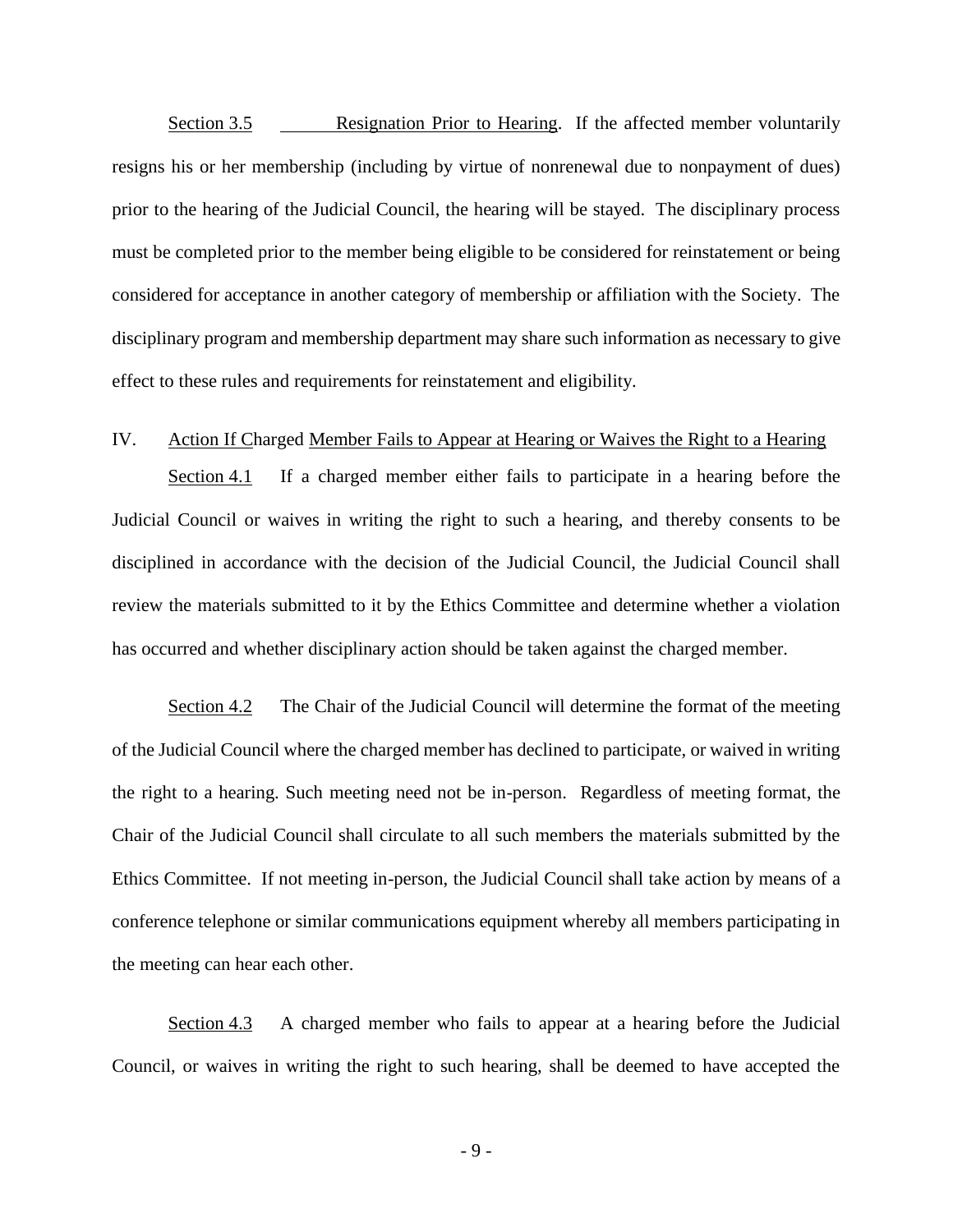Judicial Council's decision in full and to have waived all rights to appeal such decision to the Trustees of the Society in accordance with the terms of Article XI hereof.

### V. Date of Hearing

Section 5.1 Hearings before the Judicial Council may be held during the annual meeting of the Society or at such other time and place or format as the Judicial Council may, in its discretion, determine.

## VI. Submission of a Written Statement and/or Additional Information Prior to the Hearing

Section 6.1 The charged member may prepare and submit a written statement specifying those matters contained in the information delivered by the Ethics Committee with which the charged member disagrees and the reasons for such disagreement. This written statement may cover any matter relating to the adverse determination of the Ethics Committee and legal counsel may assist in its preparation. The charged member may also submit any other relevant information for consideration by the Judicial Council. The written statement and any other relevant information shall be submitted to the Chair of the Judicial Council not less than ten (10) days prior to the date of the hearing.

Section 6.2 The Ethics Committee shall submit for consideration by the Judicial Council any additional information relating to the alleged violation or violations, or other improper conduct, which the Ethics Committee receives subsequent to delivery of the notice of hearing and prior to the date of said hearing. Copies shall at the same time be submitted to the charged member.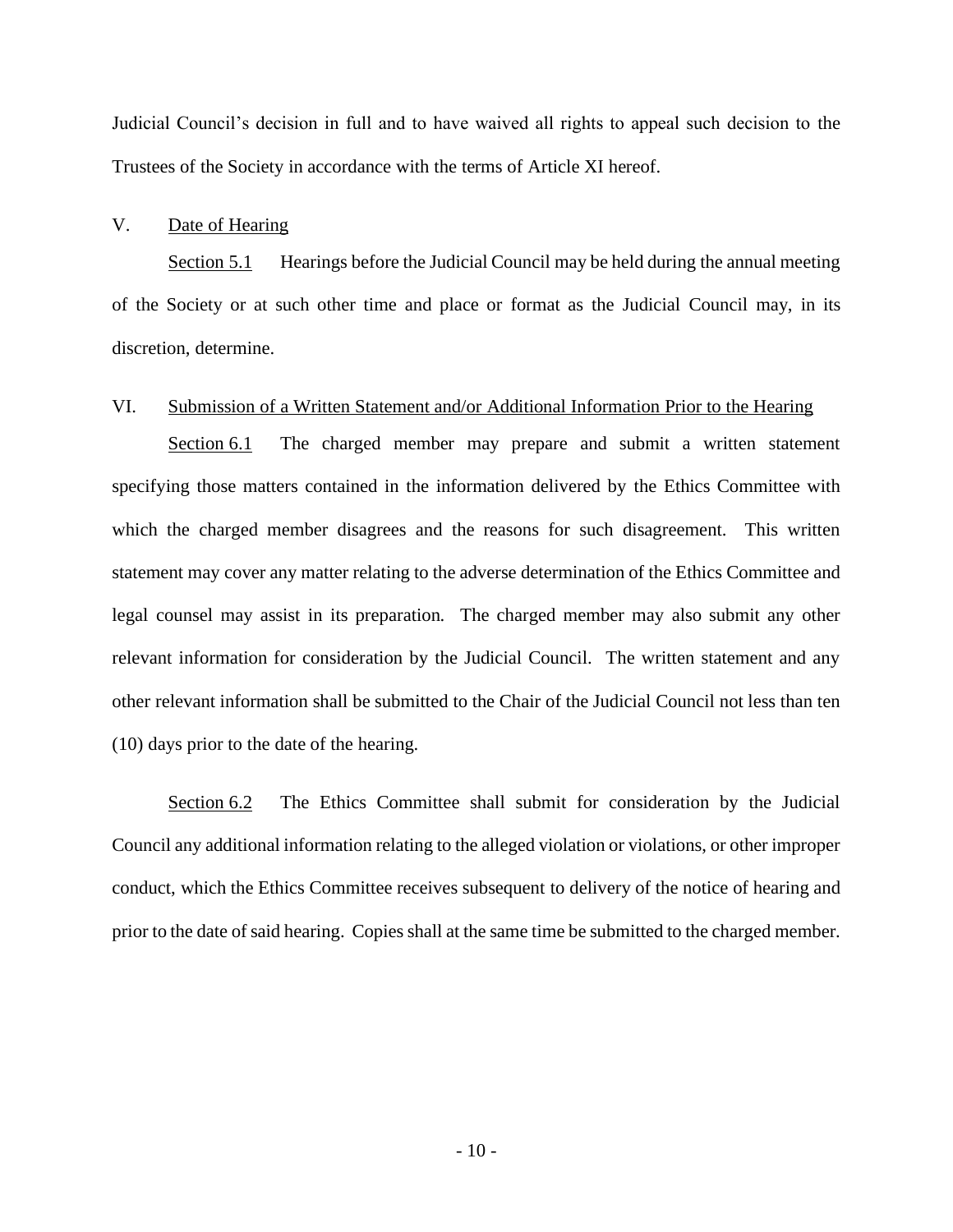### VII. Quorum and Manner of Acting

Section 7.1 A majority of the members of the Judicial Council shall constitute a quorum and the act of a majority of the members present at a hearing at which a quorum is present shall be the act of the Judicial Council. Conflicted members may be counted for purposes of quorum.

#### VIII. Conduct of Hearing

Section 8.1 At a hearing before the Judicial Council, a member of the Ethics Committee, who shall be designated to speak for the entire Ethics Committee, shall have the opportunity to present to the Judicial Council the relevant supporting information, including oral and/or written statements, affidavits and witnesses, if any, and to question the charged member and/or any witness presented by the charged member.

Section 8.2 The charged member and/or his or her counsel or other representative shall have the opportunity to be heard, to rebut the information produced by the Ethics Committee, to present and examine witnesses, to introduce written evidence, including written statements and affidavits, to question or challenge any witness presented by the Ethics Committee and to present such information on the charged member's behalf as the charged member deems appropriate to refute the complaint or complaints.

Section 8.3 A record shall be kept of that part of the hearing during which information is presented and the charged member appears. The recording mechanism shall be established by the Judicial Council and may be accomplished by the use of a court reporter, electronic recording unit, or detailed transcription.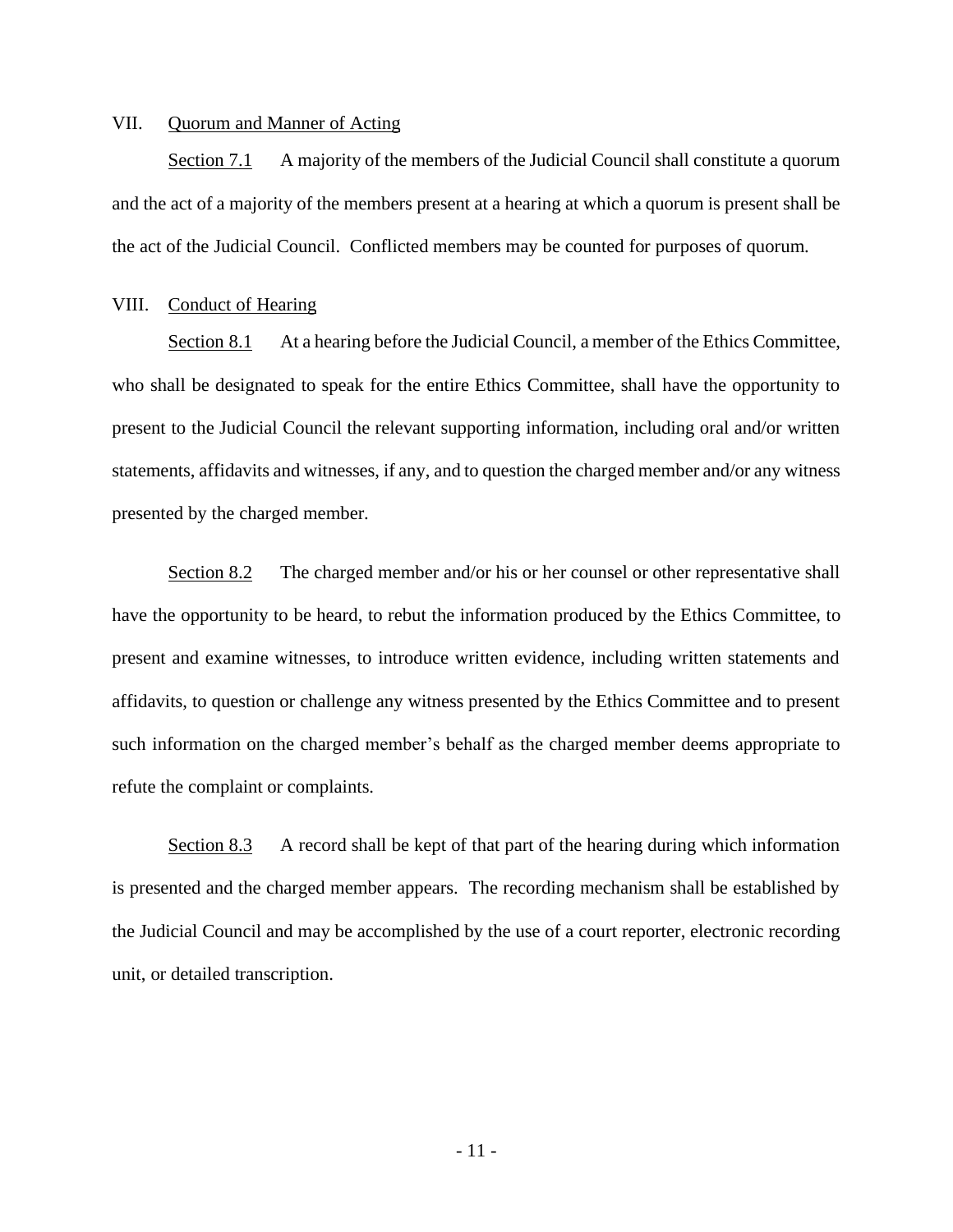Section 8.4 The Society's legal counsel may be present at all hearings conducted by the Judicial Council. The Society's legal counsel shall assist the Judicial Council Chair in addressing procedural questions.

Section 8.5 The purpose of the hearing is to determine whether or not the charged member has engaged in conduct in violation of the Society's Code of Ethics, Bylaws, Rules or Regulations, or other conduct detrimental to the reputation or best interests of the Society, as more specifically set forth in the written notice from the Ethics Committee. The Judicial Council hearing need not be conducted according to the rules of law relating to the examination of witnesses or the presentation of evidence. All information related to the alleged violation or violations and/or other conduct detrimental to the reputation or best interests of the Society shall be admissible at the hearing, whether or not such information would be admissible in a court of law. The Judicial Council shall be entitled to take into account any such information of the type normally relied upon by individuals of reasonable prudence in the conduct of important personal matters and may rely upon their own expertise and experience as plastic surgeons in evaluating written materials, oral testimony or issues raised during the hearing. The Chair of the Judicial Council shall make all determinations as to the relevance of information sought to be presented, but such determinations may be overridden by a majority vote of the Judicial Council present at the hearing.

Section 8.6 A hearing may be postponed for good cause in the sole discretion of the Judicial Council. The Judicial Council may, without special notice, recess the hearing and reconvene for the convenience of the participants or for the purpose of obtaining new or additional information or for consultation.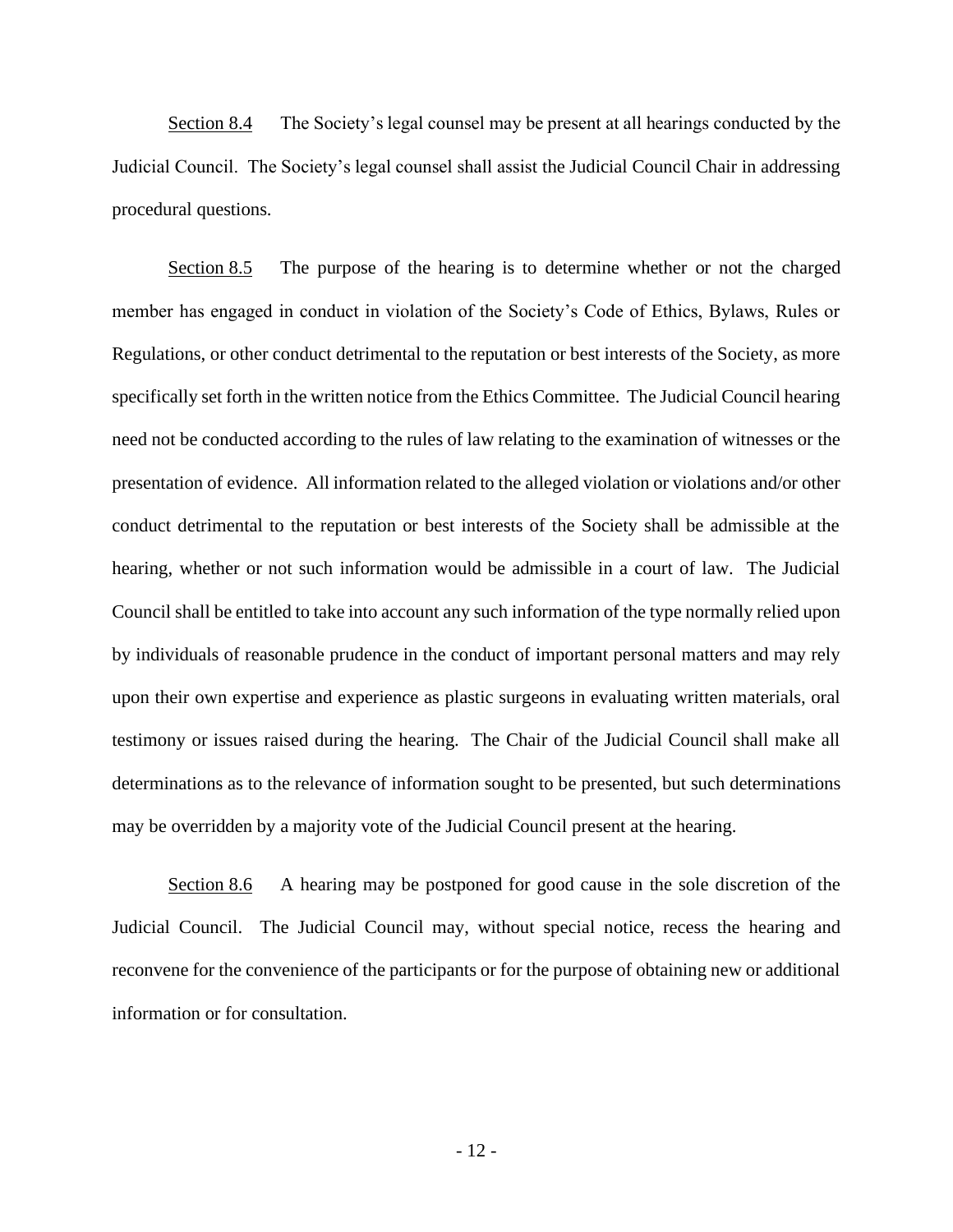Section 8.7 The procedures for conducting Judicial Council hearings shall generally be as follows:

(a) The Chair of the Judicial Council shall introduce the members of the Judicial Council, the charged member and any representatives and outline the format of the hearing, including the time allotted for the presentation by the Ethics Committee representative and by the charged member and the charged member's representative;

(b) Counsel for the Society shall describe the exhibits submitted by the Ethics Committee and by the charged member;

(c) The Ethics Committee representative shall summarize the complaint, the history of the Ethics Committee investigation, and the section(s) of the Code of Ethics and, if applicable, Bylaws and Rules and Regulations, that the Ethics Committee believes may have been violated;

(d) The charged member shall have the opportunity to question the Ethics Committee representative concerning any aspect of the representative's presentation;

(e) The charged member and the charged member's representative shall have the opportunity to make a presentation to the Judicial Council;

(f) Judicial Council members may ask questions of the charged member and the Ethics Committee representative at any time during the hearing; and

(g) The Judicial Council Chair shall conclude the proceedings and advise the charged member that the Judicial Council will issue a decision within thirty (30) days.

- 13 -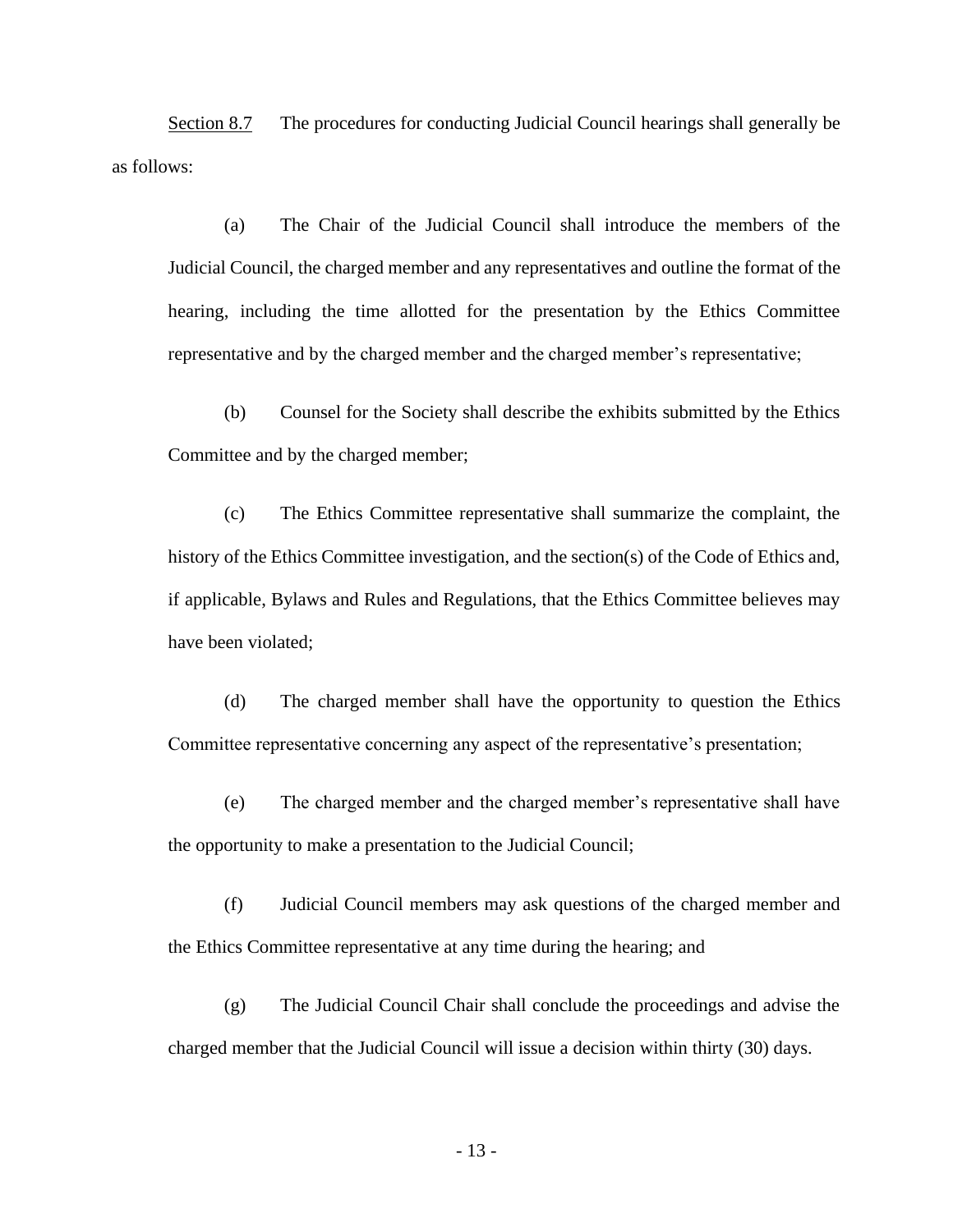### IX. Decision of Judicial Council

Section 9.1 The Judicial Council, in closed session either immediately following the hearing, or shortly thereafter, shall conduct its deliberations and determine whether the charged member has engaged in the conduct charged. Such determination shall be made not more than thirty (30) days after final adjournment of the hearing.

Section 9.2 The Chair of the Judicial Council shall notify the charged member of the Judicial Council's determination within thirty (30) days after it reaches such determination pursuant to this Section.

X. Action Following Decision of Judicial Council

Section 10.1 No Violation.

(a) If the Judicial Council determines that the complaint or complaints are not substantiated, a record of the complaint, the hearing and the disposition by the Judicial Council is maintained by the Society and may be considered in the future consistent with Section 3.4 above. The Judicial Council shall notify the Chair of the Ethics Committee of its determination.

(b) If the Judicial Council determines that the that the charged member has not engaged in the conduct and/or violation or violations charged, the matter will be terminated. A record of the complaint, the hearing and the disposition by the Judicial Council is maintained by the Society. The Judicial Council shall notify the Chair of the Ethics Committee of its determination. Such information may not be used by the Society or the Ethics Committee as evidence in any future proceedings against the charged member.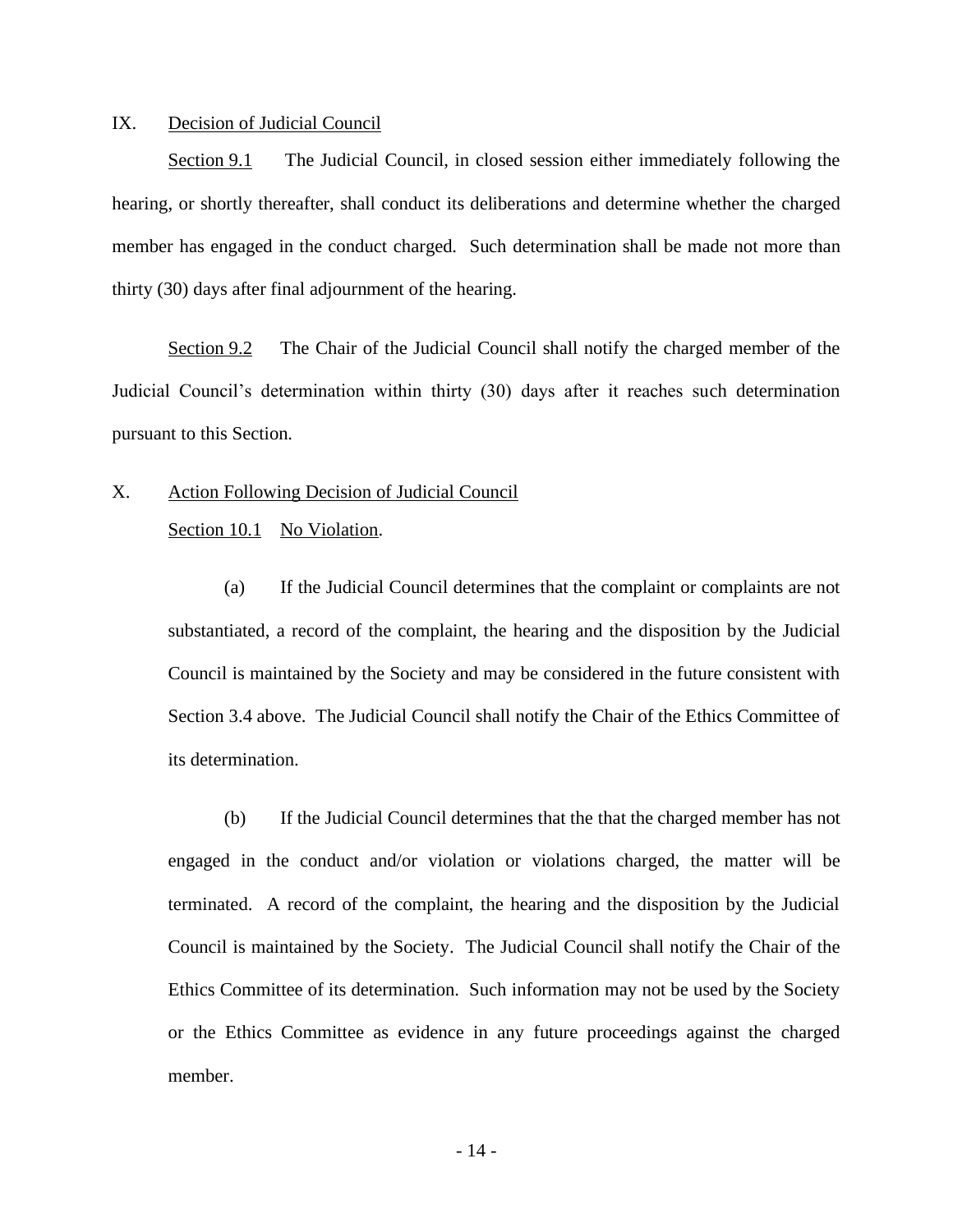Section 10.2 Violation. If the Judicial Council determines that the complaint or complaints are substantiated and that the charged member has engaged in the improper conduct and/or the violation or violations charged, the Judicial Council may prescribe one or more of the forms of disciplinary action outlined in Article XII. If the charged member (hereinafter, the "disciplined member") does not appeal the decision of the Judicial Council pursuant to the provisions of Article XI, or if the disciplined member is unable to appeal the decision due to the disciplined member's failure to appear at the Judicial Council hearing, the decision shall become final at the end of the thirty (30) day appeal period. At or about the same time, the Judicial Council shall notify the Chair of the Ethics Committee, the President of the Society and the Executive Office of the Society of the decision.

Section 10.3 Resignation Following Hearing. If the affected member voluntarily resigns his or her membership (including by virtue of nonrenewal due to nonpayment of dues) following the hearing of the Judicial Council but prior to the effective date of the discipline imposed thereby, the member's right to appeal is thereby waived and the effective date of such discipline will be stayed. In the event the individual applies for reinstatement or another category of membership in the future, the terms of the discipline imposed must be satisfied prior to such individual being eligible to be considered for reinstatement or being considered for admission to another category of membership or affiliation with the Society. The disciplinary program and membership department may share such information as necessary to give effect to these Rules and requirements for reinstatement and eligibility.

## XI. Appellate Procedure

Section 11.1 Request for Review. The Trustees shall act as the appellate body of the Society. Unless the disciplined member failed to participate in the hearing before the Judicial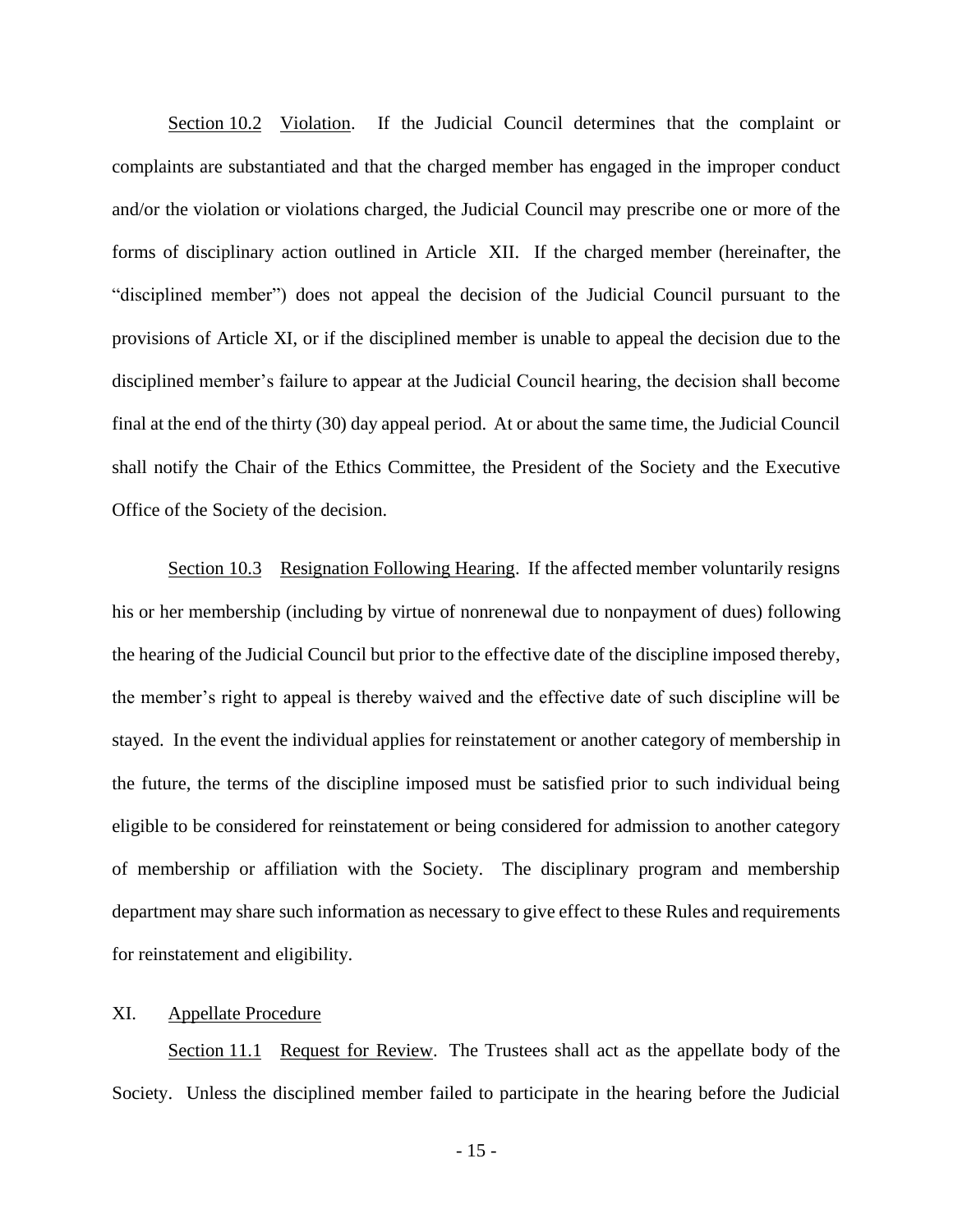Council hearing, or waived in writing the right to such hearing, a disciplined member may request appellate review by the Trustees of a decision of the Judicial Council within thirty (30) days after receipt of notice thereof. Such request shall be in writing, shall be sufficiently definite to notify the Trustees that an appeal is being requested, and shall be sent by registered or certified mail or other means, such as an overnight delivery service, that provides for proof of delivery, to the Chair of the Trustees at the Executive Office of the Society. If such appellate review is not requested within thirty (30) days, the disciplined member shall be deemed to have waived the right to an appeal and to have accepted the decision of the Judicial Council.

Section 11.2 Scope of Appellate Review. Appellate review shall be held on the record on which the adverse decision of the Judicial Council was based together with a written statement pursuant to Section 11.5 below, unless the disciplined member requests permission to make an oral presentation to the Trustees, in which case the oral presentation shall become a part of the record. In no event shall a disciplined member be permitted to raise a substantive issue that was not presented to the Judicial Council and reflected in the record of the hearing.

Section 11.3 Scheduling the Review. Upon receipt of a request for appellate review pursuant to Section 11.1 above, the Trustees shall schedule the review. At least thirty (30) days prior to the review, the Trustees shall notify the Chair of the Ethics Committee and the disciplined member at the e-mail address for the disciplined member on file with the membership department or by registered or certified mail or other means, such as an overnight delivery service, that provides for proof of delivery of the time, date, and format of the meeting.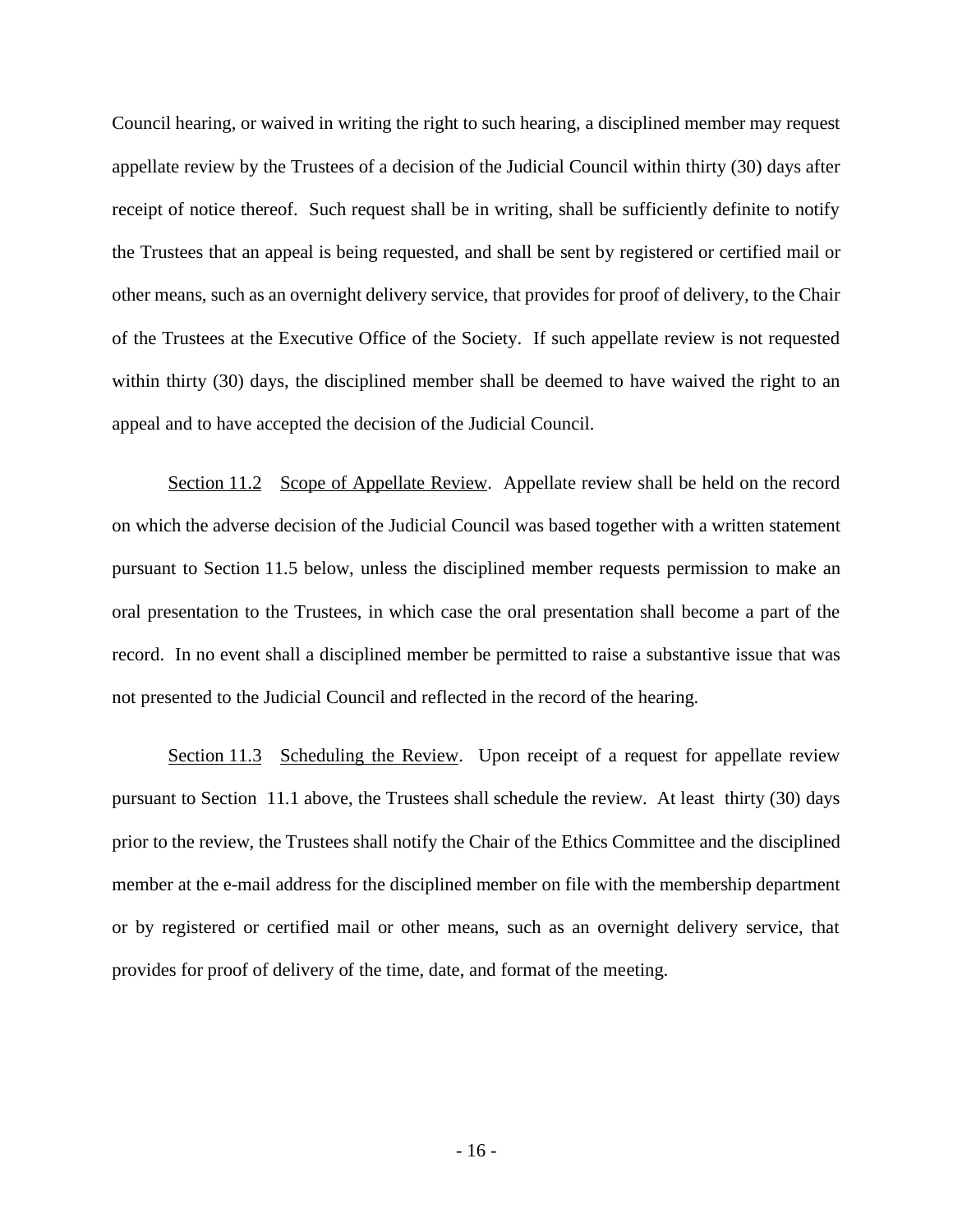Section 11.4 Quorum. Two-thirds of the Trustees shall constitute a quorum and the act of a majority of the Trustees present at a meeting at which a quorum is present shall be the act of the Trustees. Conflicted Trustees may be counted for purposes of quorum.

Section 11.5 Disciplined Member's Written Statement. The disciplined member may prepare and submit a written statement, in which those factual and procedural matters with which the disciplined member disagrees and the reasons therefor shall be specified. Such statement may address any matter raised at any step in the process to which the appeal is related; but may not address a matter that was not previously raised before the Judicial Council. Disciplined member's legal counsel or other representative may assist in preparation of the written statement. Such statement shall be submitted to the Trustees through its Chair at least ten (10) days prior to the scheduled date of the review. A disciplined member who has requested review pursuant to Section 11.1 above shall have access to the decision letter and transcript of the Judicial Council and to all other written materials that were considered by the Judicial Council in making the adverse decision.

Section 11.6 Ethics Committee Written Statement. If the disciplined member submits a written statement, then a similar written statement may be submitted by the Ethics Committee to the Chair of the Trustees. The scope of any statement submitted by the Ethics Committee shall be limited to issues raised during the Judicial Council hearing. If submitted, the Chair of the Trustees shall provide a copy thereof to the disciplined member at least five (5) days prior to the scheduled date of the review.

Section 11.7 Oral Presentation. If a disciplined member requests permission to make an oral presentation pursuant to Section 11.2 above, the disciplined member and/or the disciplined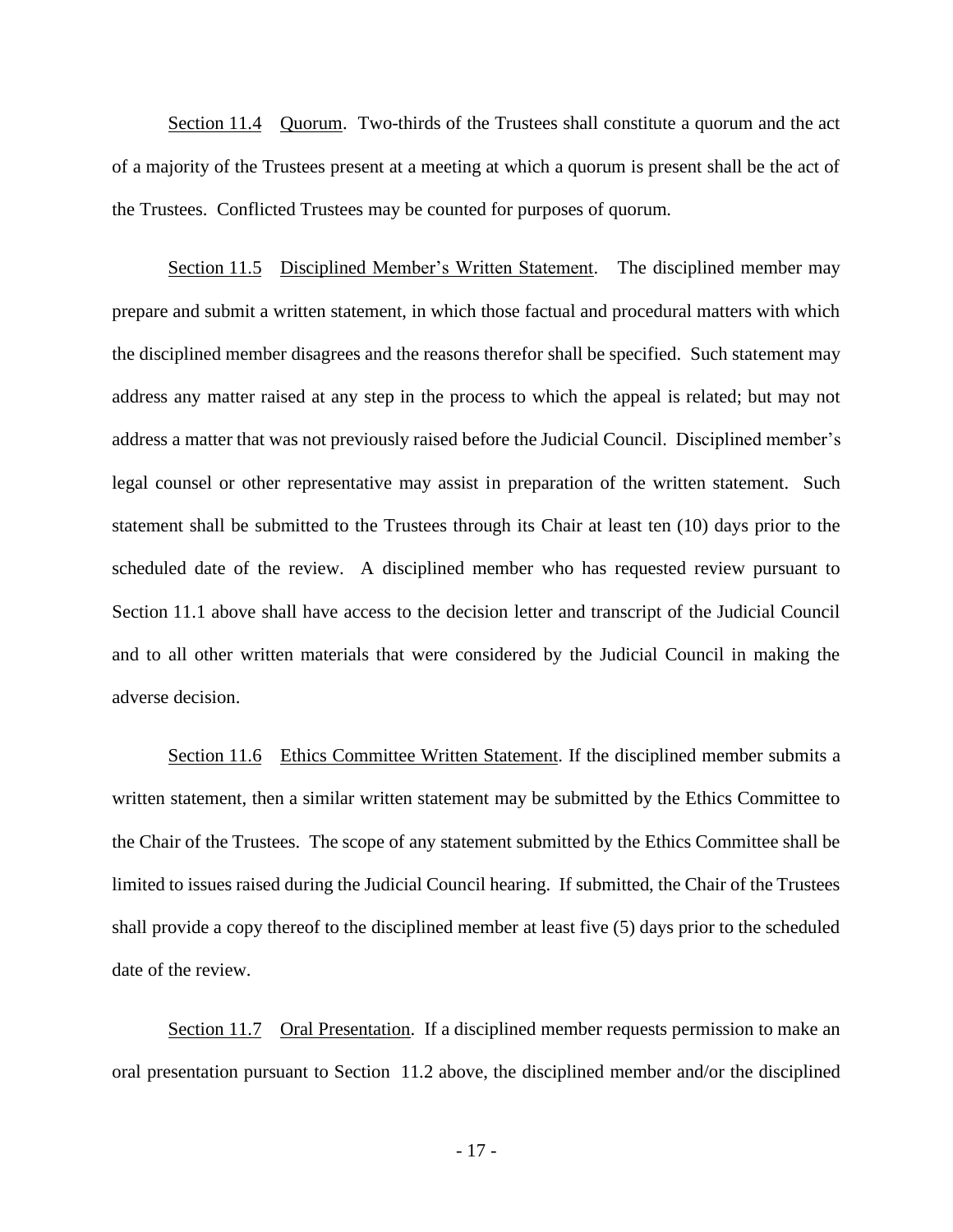member's legal counsel or other representative shall be permitted to speak against the adverse decision and to answer questions from any Trustee. The disciplined member's format for such presentation shall align with the format of the meeting of the Trustees for the review. By way of example but not limitation, if the Trustees meet virtually through electronic means in which participating Trustees can see and hear each other, the disciplined member shall be afforded the opportunity to present in the same manner. If the Trustees meet in-person, the disciplined member shall present in-person, except that the Chair of the Trustees may otherwise approve the disciplined member's request to participate via another means of participation (such approval shall not be unreasonably withheld). If the disciplined member elects to make an oral presentation, the Trustees may permit the Chair of the Ethics Committee (or his/her designee) to present the contents of the written statement permitted by Section 11.6 above.

Section 11.8 New or Additional Matters. Information not presented during the hearing before the Judicial Council or otherwise not reflected in the record shall not be introduced during the appellate review.

Section 11.9 Review. The Trustees shall review the record, including any written statements submitted pursuant to Sections 11.5 and 11.6 above, and shall determine whether the decision of the Judicial Council is substantiated.

Section 11.10 Decision. Within thirty (30) days of the conclusion of its review, the Trustees shall determine by the affirmative vote of a majority of the Trustees participating in the review whether to uphold, modify or reject the decision of the Judicial Council. The term "modify" shall mean that the Trustees may impose more lenient discipline than that imposed by the Judicial Council but the Trustees may not find additional violations or impose more stringent discipline.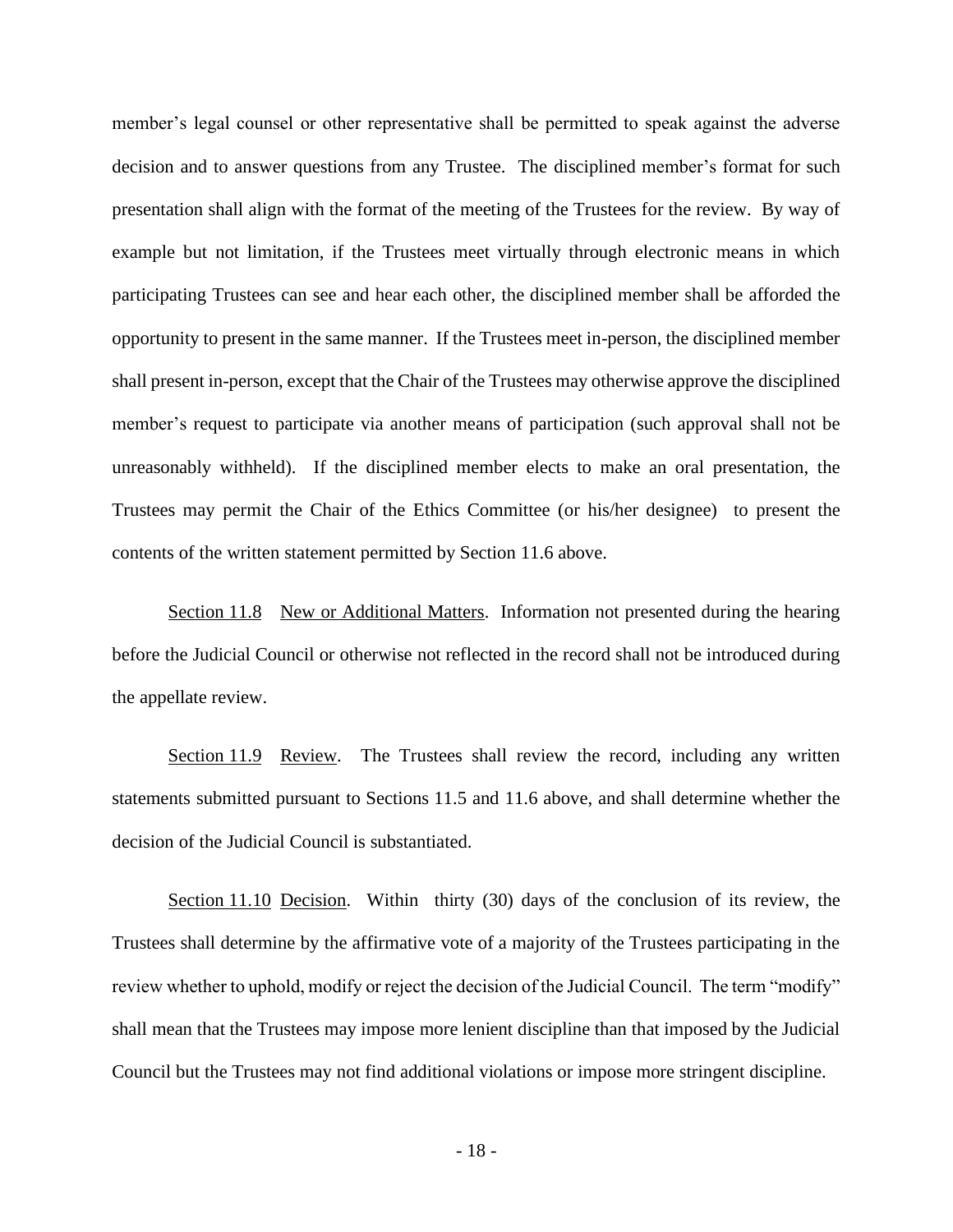The Trustees may only modify or reject a decision of the Judicial Council that it determines is either (1) unsupported by substantial evidence or (2) arbitrary, capricious, an abuse of discretion, or otherwise not in accordance with the Society's Code of Ethics, Bylaws, or Disciplinary Procedures.

Section 11.11 Notice of the Decision. The Chair of the Trustees shall send notice of the decision of the Trustees to each of the following: the disciplined member, the Chair of the Ethics Committee, the Chair of the Judicial Council, the President of the Society, and the Executive Office of the Society.

### XII. Forms of Discipline

The disciplinary measures which may be imposed upon a disciplined member may include, but are not limited to, one or more of the following:

### Section 12.1 Censure.

(a) Private. A written letter of censure advising the disciplined member that he or she has been found guilty of the conduct and/or the violation or violations charged, expressing appropriate concern and proposing greater sanctions if a future violation occurs. The private letter of censure shall be furnished to the American Board of Plastic Surgery. It shall also be furnished to the individual initiating the complaint, provided such individual agrees in writing to maintain the confidentiality of the discipline. The fact that a disciplined member received a private letter of censure shall be disclosed to the ASPS/PSF Nominating Committee for candidates under consideration for an elected or appointed position. The private letter of censure shall not be otherwise distributed or disclosed.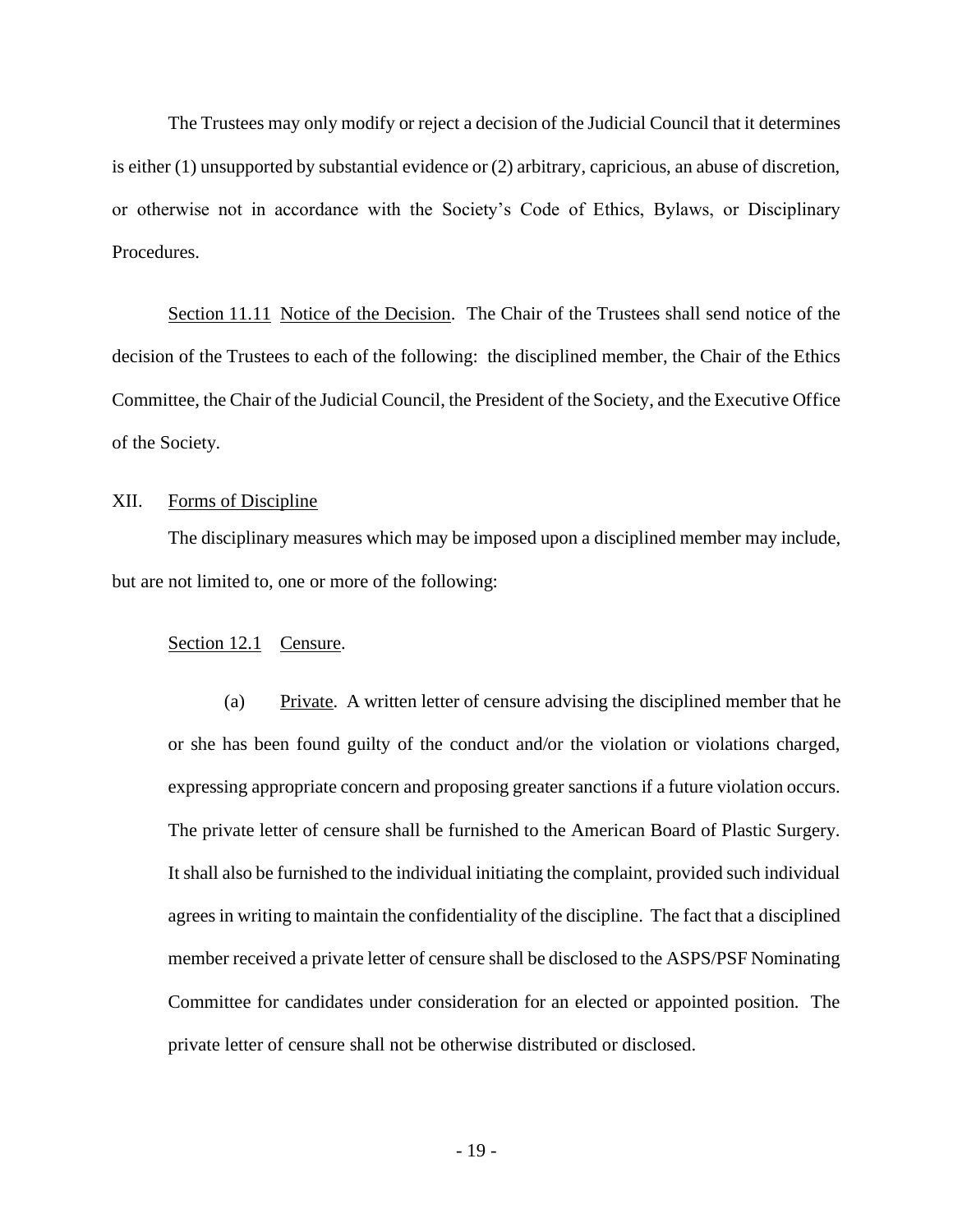(b) Public. A written letter of censure in form similar to (a) above, but that is also distributed with a summary notice to each member of the Society.

Section 12.2 Probation. The disciplined member will be allowed to attend the meetings of the Society and vote but may not hold office or be appointed to working committees during the period of probation. Probation shall not affect the disciplined member's obligation to pay membership dues during the period of probation. The probation shall be announced in a notice distributed to each member of the Society.

Section 12.3 Suspension. The disciplined member will be allowed to attend the meetings of the Society, but may not claim membership in the Society, vote, present and/or discuss scientific material, hold office, use the Society logo or brochures, participate in the Society referral service, or be appointed to working committees during the period of suspension. Suspension shall not affect the individual's obligations to pay membership dues during the period of suspension. The suspension shall be announced in a notice distributed to each member of the Society.

Section 12.4 Expulsion. The disciplined member's relationship with the Society shall be severed and all rights and privileges of membership terminated. The expulsion shall be announced in a notice distributed to each member of the Society. An expelled member may reapply for membership in the Society no earlier than three (3) years following the effective date of the expulsion.

# XIII. Summary Action in the Event of Suspension or Termination of a Member's Right to Practice Medicine or Board Certification

Section 13.1 Licensure. Where a member's right to practice medicine is placed on probation, suspended, or revoked in any state, province or country by action of the applicable medical board or licensing authority, the affected member's membership status in the Society shall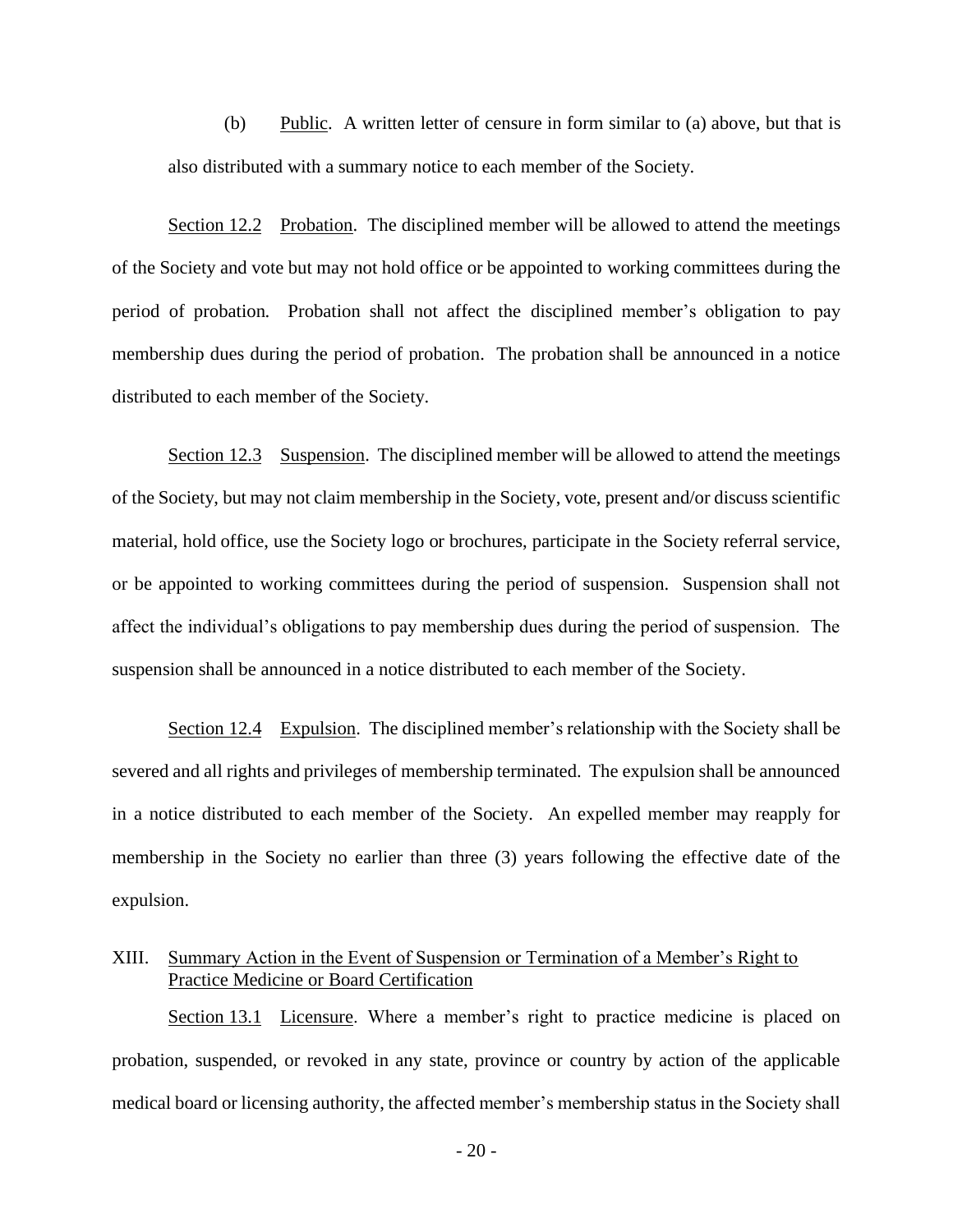be similarly placed on probation, suspended, or revoked. In the case of probation or suspension, the probation or suspension imposed by the Society shall run concurrent with the probation or suspension imposed by the medical board or licensing authority except that, in order to be reinstated, the affected member must provide evidence to the Judicial Council of his or her unrestricted license to practice medicine as contemplated below.

Section 13.2 Certification. A member's membership status in the Society shall be placed on probation, suspended, or revoked concurrent with the duration of the probation, suspension, or revocation of the member's certification by the American Board of Plastic Surgery, the Royal College of Physicians and Surgeons of Canada or the Corporation Professionelle des Medicins du Quebec; except that, in order to be reinstated, the affected member must provide evidence to the Judicial Council of his or her certification in good standing as contemplated below.

### Section 13.3 Notice of Summary Action.

The Chair of the Judicial Council will notify the affected member, in writing, within thirty (30) days of taking any action under this provision. Within thirty (30) days of receipt of that notice, the affected member may request a review by the Society's Judicial Council of the decision to summarily suspend or terminate his/her membership or place his/her membership on probation pursuant to Article XIII. Such request shall be sent to the Chair of the Judicial Council. If the affected member does not request a review within thirty (30) days, the member shall be deemed to have waived the right to review and to have accepted the decision of the Council.

Section 13.4 Reinstatement. The suspended or terminated member or member whose membership has been placed on probation shall be responsible for notifying the Society when the period of license or Board-certification probation, suspension, or revocation has ended and when